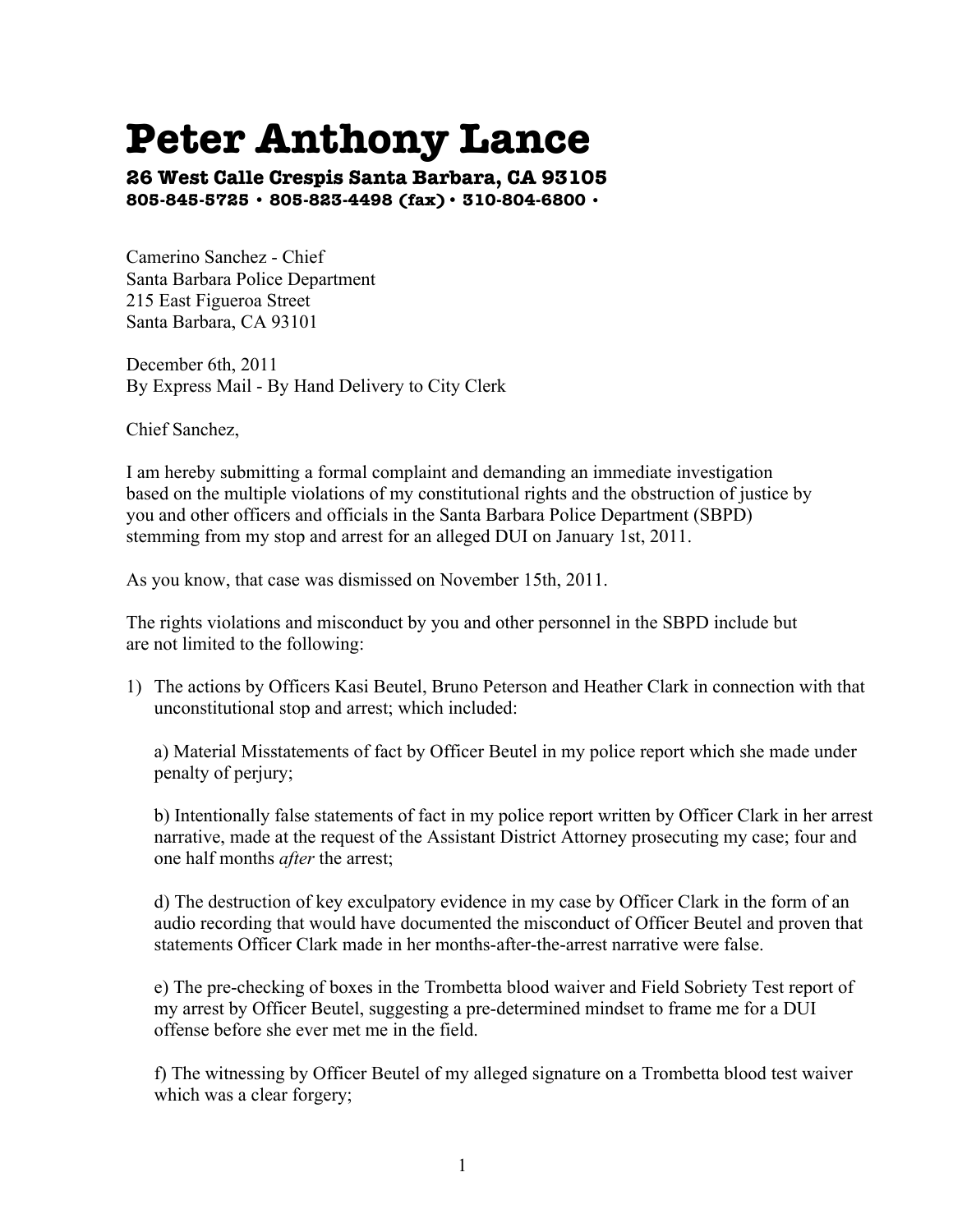g) The intentional manipulation by Officer Beutel of the Alcotest 7410 breathalyzer by covering the exit port and her screaming demand that I "blow hard, blow harder;" both techniques designed to inflate the Blood Alcohol Content (BAC) in my breath tests; thus making it appear that I was guilty of a DUI crime, when I was, in fact, innocent.

2) The utter failure by you to follow the Policy of the SBPD to investigate my allegations of misconduct by Officer Beutel which were first published in a five part-series in the Santa Barbara News Press. See: links to pdfs of the series as it ran in the News-Press:

Parts One-Ten: http://peterlance.com/SB\_DUI\_Parts\_One-Ten.pdf Parts Eleven-Thirteen: http://peterlance.com/SB\_DUI\_Parts\_Eleven-Thirteen.pdf

a) Your failure to investigate these allegations include a violation of Section 340.4 of the manual which requires that:

"Regardless of the source of an allegation of misconduct, **all such matters will be investigated** in accordance with Personnel Complaint Procedure." (emphasis added).

b) Not only did you fail to conduct a proper investigation of my allegations, but two (2) days after my initial five-part series ran on June 23d, 2011, you authorized the issuance of a press release (Attached as **Exhibit A**) in which you:

i) Tried my case in the media. Not only making multiple misstatements of fact about the vehicle I was driving, but going so far as to endorse Office Clark's false statement about my condition at the time of the stop; using words similar those in her arrest narrative:

"One officer described Lance as looking down at his lap; the other described him as head drooping, chin nearly on his chest."

ii) That second line was repeatedly quoted in the media, including *The Santa Barbara Independent* and other online news services giving rise to false and libelous conclusions that I was driving "drunk." As a result of your action in approving and issuing this false and malicious release, irreparable damage was done to my reputation for honesty and integrity earned over 35 years as a journalist reporting on government misconduct;

iii) Not only did this false and malicious statement suggest that I was asleep at the wheel, when Officer Clark knew that she and officer Peterson had followed me for more than a block after observing me with no signs of impairment, but in a reckless disregard for the SBPD's Police Manual regulation requiring you to investigate allegations of misconduct by your officers, you were quoted in that press release as effectively exonerating Officer Beutel when you stated:

"Police Chief Cam Sanchez and the entire Santa Barbara Police Department support Officer Kasi Beutel. The number of DUI arrests Officer Beutel has made is a testament to her dedication and commitment to keep our community safe. Peter Lance, like any defendant in a criminal case, is innocent until proven guilty. He has the opportunity to defend himself, and has the right to a fair trial. Officer Beutel has an unblemished career"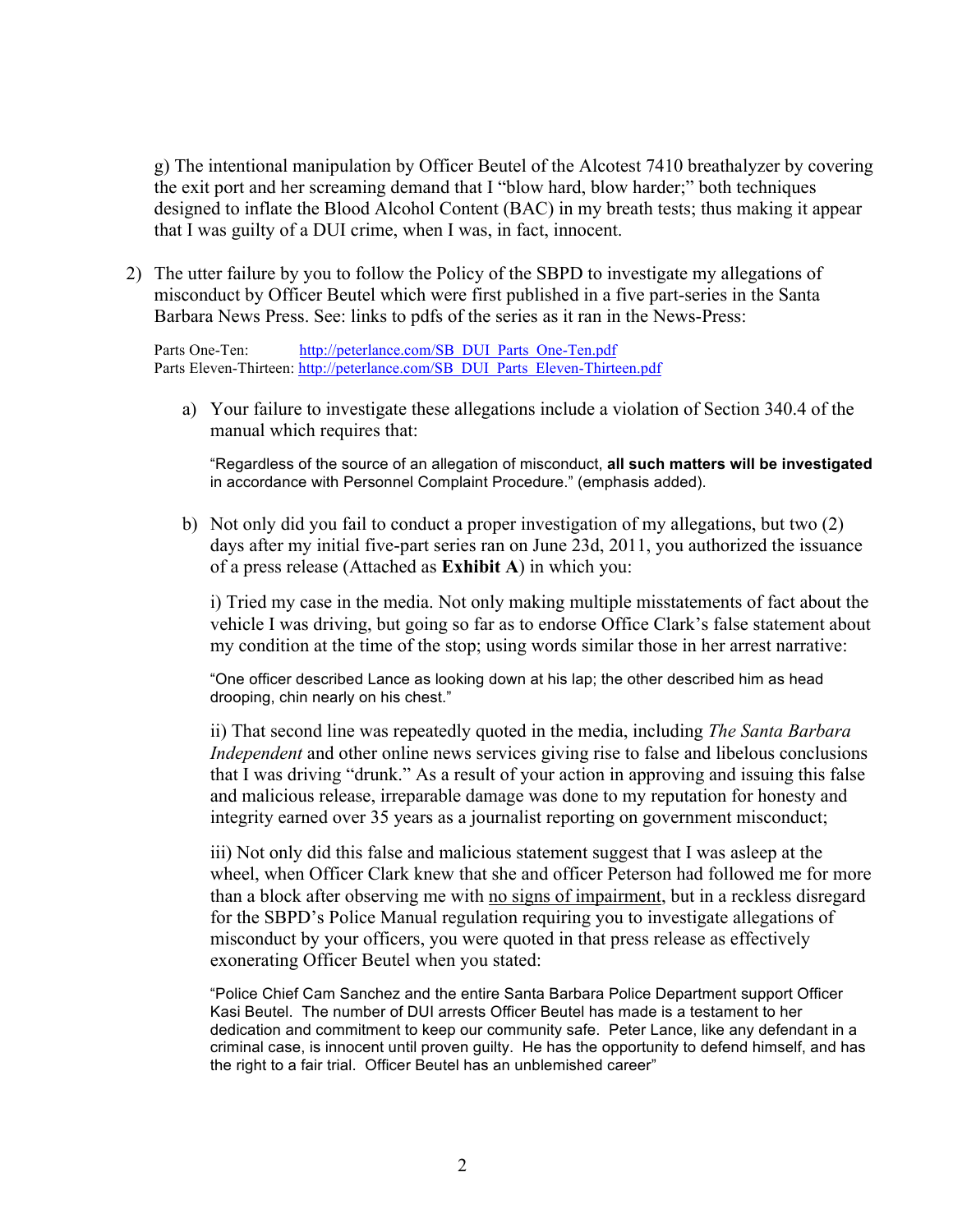3) Your refusal to address those issues and others relating to the misconduct of Officer Kasi Beutel when I sent you the detailed email on July 20th (attached as **EXHIBIT B).** In that email I made you personally aware of the following evidence that I had uncovered with respect to Officer Beutel which went DIRECTLY to her credibility – a key factor in determining the guilt or innocence of a driver accused by a police officer in a DUI offense:

a) That she and the SBPD had inflated the DUI arrest statistics that earned her awards from Mothers Against Drunk Driving (MADD) in 2009-2010 as "Top DUI Officer."

b) That she and her ex-husband Todd Beutel had filed back-to-back Chapter 7 bankruptcies between 1998-2000 in which they amassed almost \$200,000 in credit card debt;

c) That "Lack of well-balanced credit" and "Falsification of any required application or report" were grounds for the SBPD to turn down an applicant to the Department.

 i) In fact, according to a report in the *SB Independent* (attached as **EXHIBIT C**) during the trial of ex-Officer Ruben Lino, who was seeking reinstatement in the SBPD, you testified that although he was an exemplary officer, you chose not to rehire him because of a bad credit report. Query why Officer Beutel wasn't held to the same standard?

d) That Officer Beutel committed perjury in Federal bankruptcy proceedings in 2000 and in state divorce proceedings in 2005:

e) That Officer Beutel had suborned the perjury of the very minister who married her in 2005;

f) That she submitted a false claim for Workers Compensation benefits in connecting with a "shoulder injury" she alleged she sustained in the August 2009 arrest and Tasering of Michael Kenny, a DUI arrestee whom she stopped and arrested whose blood test later showed a BAC below the legal limit of .08;

g) That in Mr. Kenny's police report Officer Beutel not only made material misstatements of fact but almost seven minutes was missing from an audio recording of the incident which should have been construed as exculpatory Brady material and turned over to Mr. Kenny's attorney;

h) That Officer Beutel also withheld key exculpatory evidence in the 2009 DUI case of Alison Woolery whose forged Trombetta blood waiver was witnessed by Officer Corbett, the man Officer Beutel was scheduled to marry on May 1st, 2011;

 i) That Sgt. Todd Stoney, the Supervisor of Internal Affairs for the SBPD may have perjured himself during an April 8th, 2011 Pitchess Hearing in my case when he testified under oath that there were no complaints in Officer Beutel's file when we know for a fact that there was at least one (from Cruzito Cruz) and possibly a second (from Taurino Torres).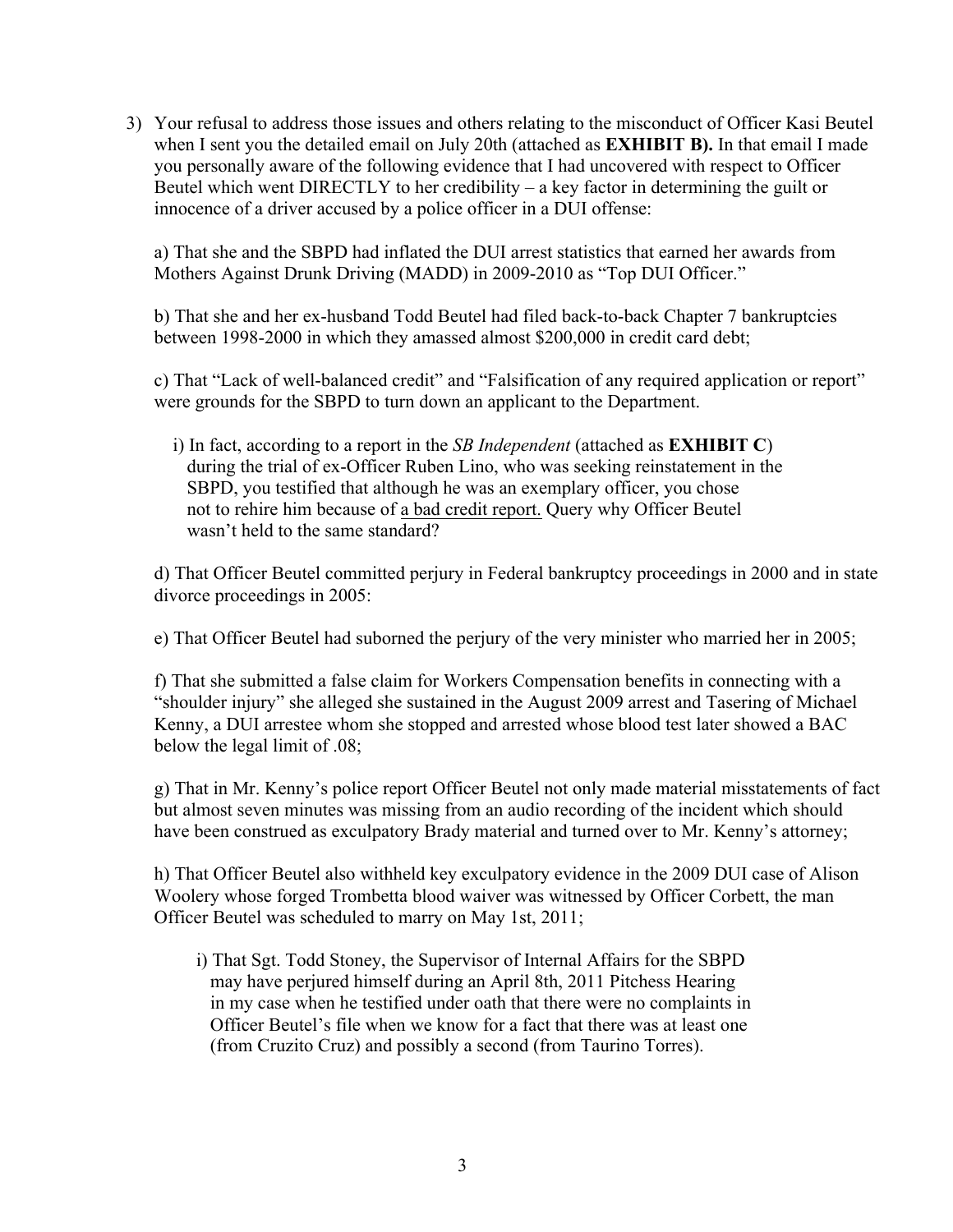j) That despite SBPD policy as outlined in the Policy Manual citizen complaints against officers like Mr. Cruz's and Mr. Torres fall into a "black hole" because of the policy of your department NOT TO TIME OR DATE STAMP COMPLAINTS RECEIVED – another example of your reckless disregard for the procedures of your own department at the expense of citizens' rights.

4) Since I sent that email to you on July 20th, which you ignored and never responded to, I uncovered additional evidence documenting the outrageous governmental conduct of Officer Kasi Beutel, including, but not limited to proof that:

a) For at least two months in 2009 and 2010 and at the time of my arrest, she went into the field with those pre-checked pre-printed forms.

b) During the 2009-2010 period in some instances she had pre-checked up to 21 boxes that answered questions ahead of time which would have determined a suspect's sobriety;

c) In my case she pre-checked at least two of the boxes including a notation suggesting that I did not want a blood test, when, in fact, Officer Beutel never presented a blood test to me as an option at the time of my arrest as required by law.

5) The destruction of evidence. As you know, within days of my arraignment on February 2nd, my attorney, Darryl Genis, filed a request to the District Attorney for copies of the ORIGINAL documents in my police report. This request was reiterated to the D.A.'s office at least DOZEN TIMES verbally and in writing over the next several months, and, in fact, Judge Brian Hill on May 31st, in Dept. 2 ORDERED that the original of the Trombetta blood test waiver in my case and that of two (2) other Kasi Beutel arrestees be furnished to the defense so that we could examine them for palm prints and finger prints and determine DEFINITIVELY if those waivers had been forged – which was a key allegation in my defense. By June we had requested the Trombetta waiver originals in four (4) other Kasi Beutel arrests.

a) Nonetheless, is a clear violation of Section 135 of The California Penal Code your department ALLOWED those original Trombetta waivers to be destroyed, KNOWING that they were about to be produced in evidence. This is a crime under the California Penal Code and just another extraordinary example of the SBPD's outrageous governmental conduct.

Since you are the Chief of the Department, you are ultimately responsible for the misconduct and violations of citizens constitutional rights committed under color of state law by the Officers under your command.

## **DEMAND FOR AN INVESTIGATION**

Given the facts and allegations as stated in this letter and assuming that you will do your proper due diligence and download and printout my 13 part series for the News-Press which goes into even more detail about the allegations of misconduct by Officers Beutel and other members of your department I call upon you to follow the law and conduct a full investigation of my findings.